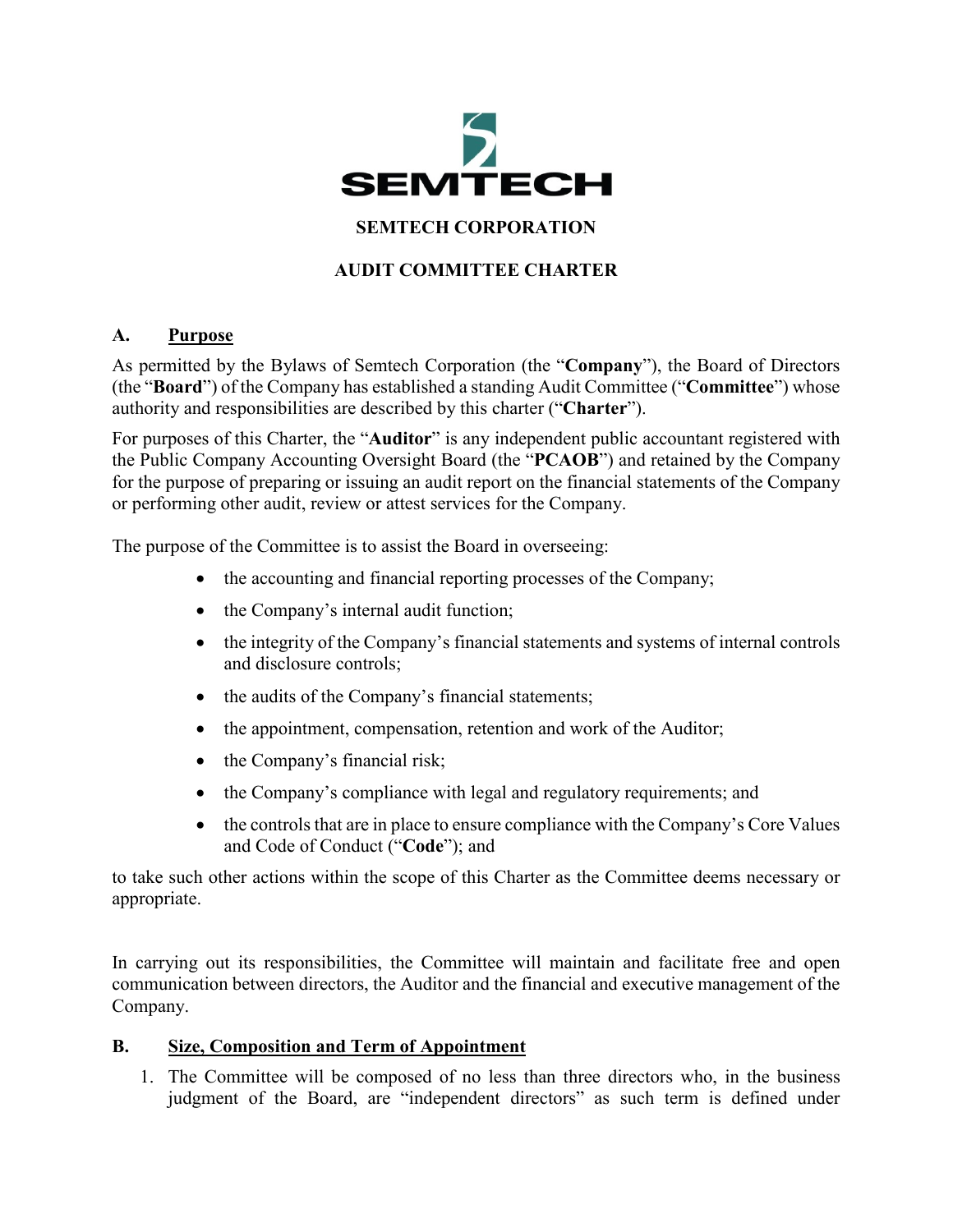applicable listing standards of The Nasdaq Stock Market LLC ("**Nasdaq**"), and meet the additional independence requirements of the Securities and Exchange Commission ("**SEC**") with respect to audit committees, as they may be in effect from time to time. No member of the Committee shall have participated in the preparation of the financial statements of the Company or any current subsidiary of the Company at any time during the past three years.

- 2. Each member of the Committee shall be able to read and understand fundamental financial statements, including the Company's balance sheet, income statement and cash flow statement. At least one member of the Committee shall be an "audit committee financial expert" as defined by the SEC, as such qualifications are interpreted by the Board in its business judgment.
- 3. The members of the Committee shall be appointed by and serve at the discretion of the Board on the recommendation of the Nominating and Governance Committee. Committee members may be removed at any time by the Board. The Board will appoint one member of the Committee to serve as the Chairperson.
- 4. Notwithstanding any designation as an audit committee financial expert, each member of the Committee is expected to contribute significantly to the work of the Committee. Moreover, designation as an audit committee financial expert will not increase the duties, obligations or liability of the designee as compared to the duties, obligations and liability imposed on the designee as a member of the Committee and of the Board.
- 5. The Committee has the power to appoint, from among its members, subcommittees comprised of one or more members, each of which may have (as determined by the Committee) the full power and authority of the Committee; provided, however, that the Committee shall not delegate to a subcommittee any power or authority required by any law, regulation or listing standard to be exercised by the Committee as a whole.

# **C. Meetings**

- 1. The Committee will meet with such frequency, and at such times as its Chairperson, or a majority of the Committee, determines. Such meetings, at the Committee's discretion, may be in person, by telephone or by unanimous written consent. A special meeting of the Committee may be called by the Chairperson or upon the request of any two Committee members.
- 2. Minutes of Committee meetings will be prepared and approved at subsequent meetings. Approved minutes will be transmitted to the Secretary of the Company for inclusion in the Company's records.
- 3. The Committee will be governed by the same rules regarding meetings, actions without meetings, notice, waiver of notice, and quorum and voting requirements that are applicable to the Board. The Committee is authorized to adopt its own rules of procedure not inconsistent with any provision of this Charter, the Bylaws of the Company, or the laws of the State of Delaware.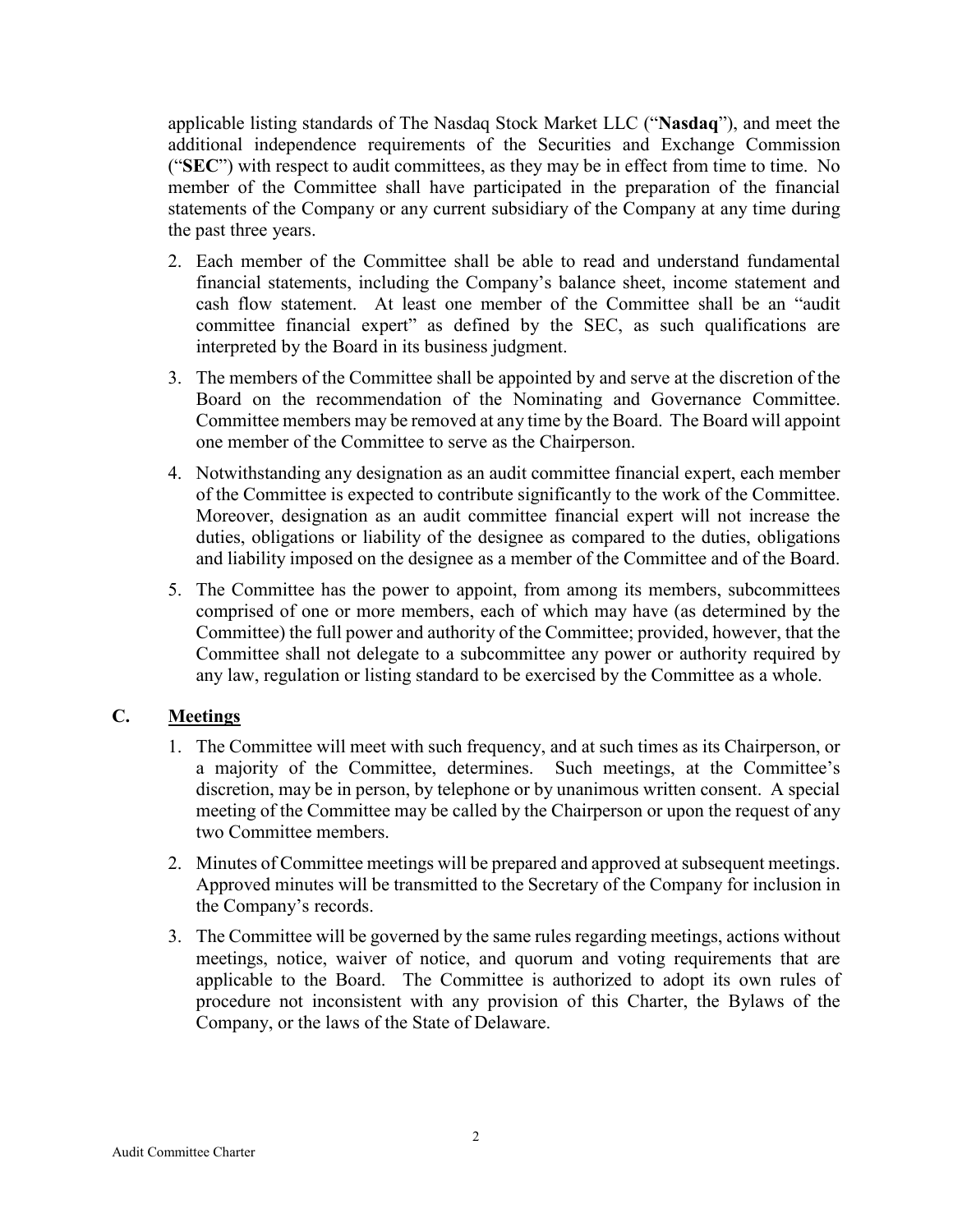### **D. Authority and Oversight by the Board**

- 1. The Committee derives its authority from the Bylaws of the Company and the authority delegated to it by the Board. The Committee's direct reporting relationship is to the Board.
- 2. The Committee will regularly report its activities to the full Board. The Committee will perform all duties determined by the Board.
- 3. The Committee is authorized to have full and unrestricted access to the Auditor, internal auditors, internal and outside counsel, and all personnel, records, operations, properties, and all other information and resources of the Company as required, in its sole discretion, to discharge its duties and responsibilities. The Committee has the authority to direct and supervise an investigation into any matter it deems necessary or appropriate to fulfill its duties.
- 4. While the Committee has the duties, responsibilities and authority set forth in this Charter, nothing contained herein shall be deemed to impose on the Committee any duty, in the ordinary course, to plan or conduct audits or to make any determination that the Company's financial statements are accurate and in accordance with the generally accepted accounting principles in the United States ("**GAAP**") and applicable laws and regulations. Such duties are the responsibility of management and the Auditor. In carrying out their duties, members of the Committee shall be entitled to rely on (i) the integrity of those persons within the Company and of the professionals and experts (such as the independent auditors, the internal auditors and outside advisors and experts ) from which it receives information, (ii) the accuracy of the financial and other information provided to the Committee by such persons, professionals or experts absent actual knowledge to the contrary (which shall be promptly reported to the Board) and (iii) representations made by management or such professionals or experts.

# **E. Outside Advisors and Their Funding**

- 1. The Committee will have the authority, in its sole discretion, to engage independent counsel and other advisors as it deems necessary or appropriate to carry out its duties. The Company shall provide for the appropriate funding, as determined by the Committee, for payment of (i) reasonable compensation to any such counsel or other advisors engaged by the Committee, (ii) compensation to the Auditor for the purpose of rendering or issuing an audit report or performing other permissible services, and (iii) ordinary administrative expenses necessary or appropriate in carrying out its duties.
- 2. Any communications between the Committee and legal counsel in the course of obtaining legal advice will be considered privileged communications of the Company, and the Committee will take all necessary steps to preserve the privileged nature of those communications.

# **F. Independent Public Accountant (Auditor)**

1. The Auditor will report and be accountable directly to the Committee.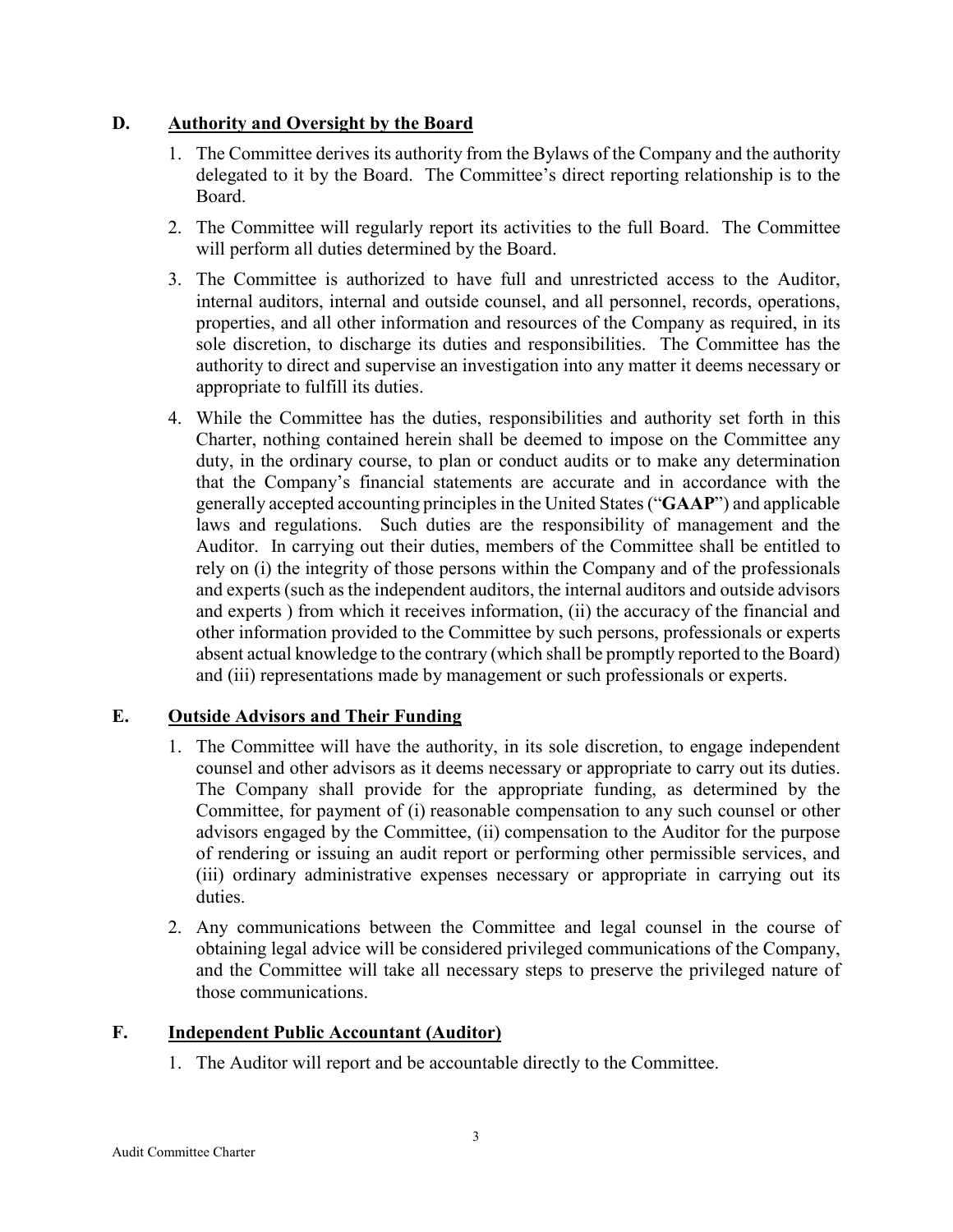- 2. The Committee will be solely and directly responsible for the appointment, compensation, retention and oversight of the work of the Auditor. In addition, the Committee may propose that the engagement of the Auditor be submitted for stockholder approval or ratification in the proxy statement.
- 3. Where appropriate, the Committee will replace the Auditor.
- 4. The Committee will review with management the performance, appointment and/or termination of the Auditor.
- 5. The Committee will attempt to resolve disagreements between management and the Auditor regarding financial reporting.
- 6. The Committee will receive and review, at least annually, a report from the Auditor regarding the Auditor's internal quality control procedures, any material issues raised by the most recent peer review or internal quality control review of the Auditor; any material issues raised by any governmental or professional authority (including the PCAOB) in any inquiry or investigation, within the preceding five years, regarding any independent audit carried out by the Auditor; and any steps taken by the Auditor to deal with any issues raised in connection with the foregoing.
- 7. The Committee will ensure that the Auditor provides, at least annually, a formal written statement to the Committee setting forth all relationships between the Auditor and the Company, consistent with the applicable requirements of the PCAOB (to assess the Auditor's independence).
- 8. The Committee will, at least annually, (a) discuss with the Auditor any disclosed relationships or services that may affect the quality of the audit services and impact the objectivity and independence of the Auditor, and (b) take, or recommend that the full Board take, appropriate action to ensure the independence of the Auditor.
- 9. The Committee will also review with management and the Auditor the annual audit scope and approach.
- 10. The Committee will review and evaluate the lead partner of the Auditor and oversee the rotation of the Auditor's lead audit partner and other audit partners in accordance with SEC regulations. The Committee shall also determine whether there should be regular rotation of the audit firm itself to assure continuing auditor independence.

# **G. Pre-Approval of Services**

- 1. The Committee will give prior approval of all audit services, audit-related services and permissible non-audit services, such as tax services, to be provided by the Auditor (or will subsequently approve non-audit services in those circumstances where a subsequent approval is necessary and permissible). In this regard, the Committee shall have the sole authority to approve the hiring of the Auditor and the terms of all engagements, including fees.
- 2. The Committee shall also consider whether the Auditor's provision of permissible nonaudit services is compatible with the independence of the Auditor. Further, the Committee may establish policies and procedures for the pre-approval of audit and nonaudit services, as permitted by the SEC and applicable law. The Committee may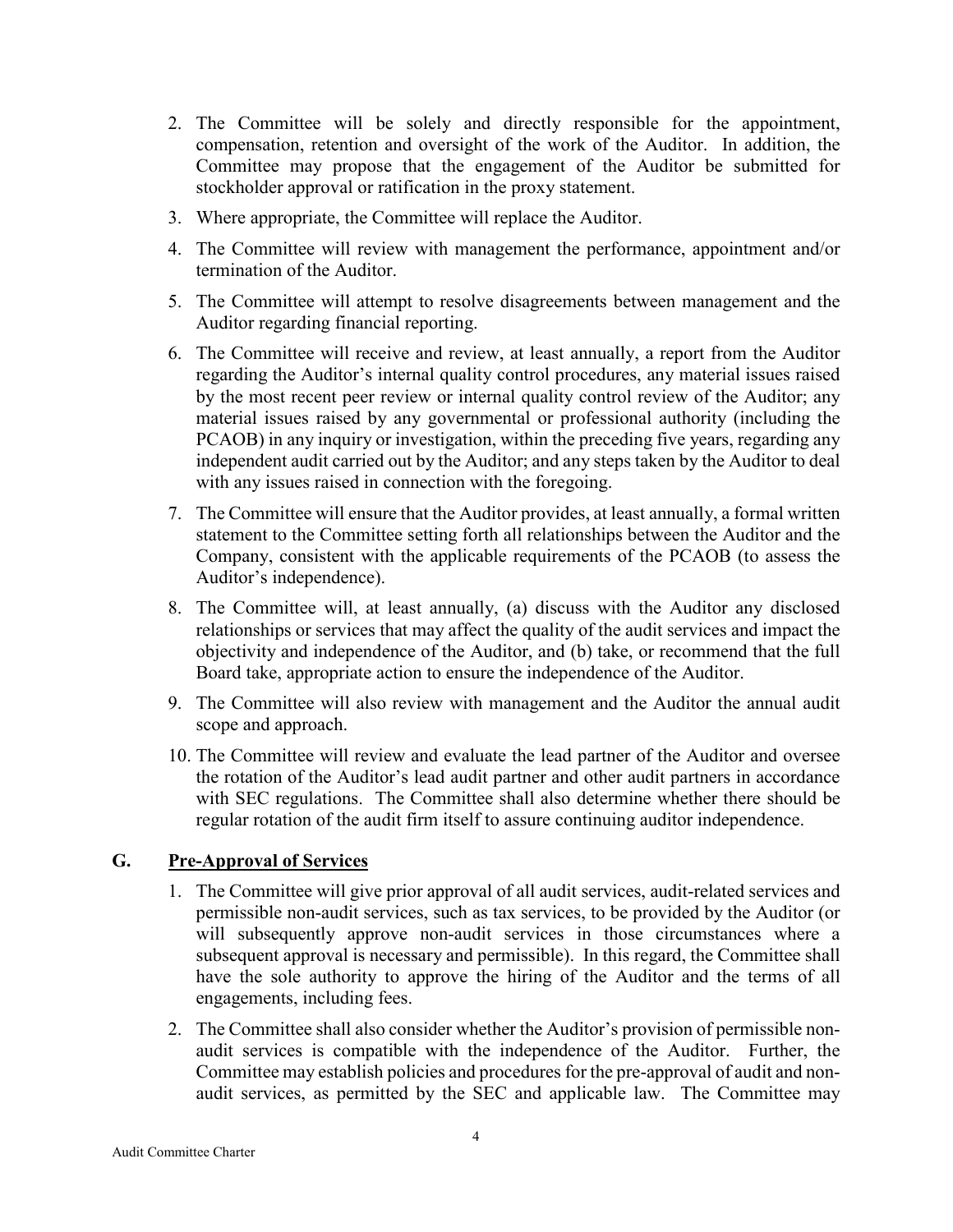consult with management regarding the pre-approval of audit and non-audit services, but shall not delegate these responsibilities to management.

### **H. Internal Audit**

- 1. The scope of the Company's internal audit function shall encompass financial, information technology, operational, and compliance audits.
- 2. The manager of the Company's internal audit department ("**Internal Auditor**") shall report directly to the Committee, who shall review and approve the appointment of the Internal Auditor and any change in the Internal Auditor. The Internal Auditor shall otherwise report for administrative purposes to the Chief Financial Officer.
- 3. The Committee shall, at least annually, review and approve an Internal Audit Plan developed by the Internal Auditor and discuss with the Internal Auditor the responsibilities, staffing, budget of the internal audit function and the allocation of resources among its various areas of audit responsibility.
- 4. The Committee shall regularly receive reports from the Internal Auditor regarding the results of internal audits.
- 5. The Committee shall, at least annually, meet in private with the Internal Auditor without the presence of management or the Auditor.
- 6. The Committee shall from time to time review and discuss with management and the Auditor the organization of the internal audit department, the adequacy of its resources, and the competence and performance of the internal audit staff.

#### **I. Financial Statements and Control Processes**

- 1. The Committee will direct the Auditor to review or audit, as applicable, the Company's interim and annual financial statements to be included in quarterly and annual reports filed with the SEC on Form 10-Q and Form 10-K, respectively, pursuant to applicable auditing standards adopted by the PCAOB.
- 2. The Committee will review and discuss with management and the Auditor the quarterly unaudited financial statements, including the related disclosures required by GAAP and the results of the Auditor's review thereof. The Committee will also review the disclosures under "Management's Discussion and Analysis of Financial Condition and Results of Operation" ("**MD&A**") proposed for inclusion in the Company's report to be filed with the SEC on Form 10-Q.
- 3. The Committee will review and discuss with management and the Auditor the annual audited financial statements, including the related disclosures required by GAAP and the results of the Auditor's audit thereof, and the MD&A disclosures proposed for inclusion in the Company's report to be filed with the SEC. Following such review, the Committee will recommend to the Board whether the annual audited financial statements should be included in the Company's report filed with the SEC on Form 10- K.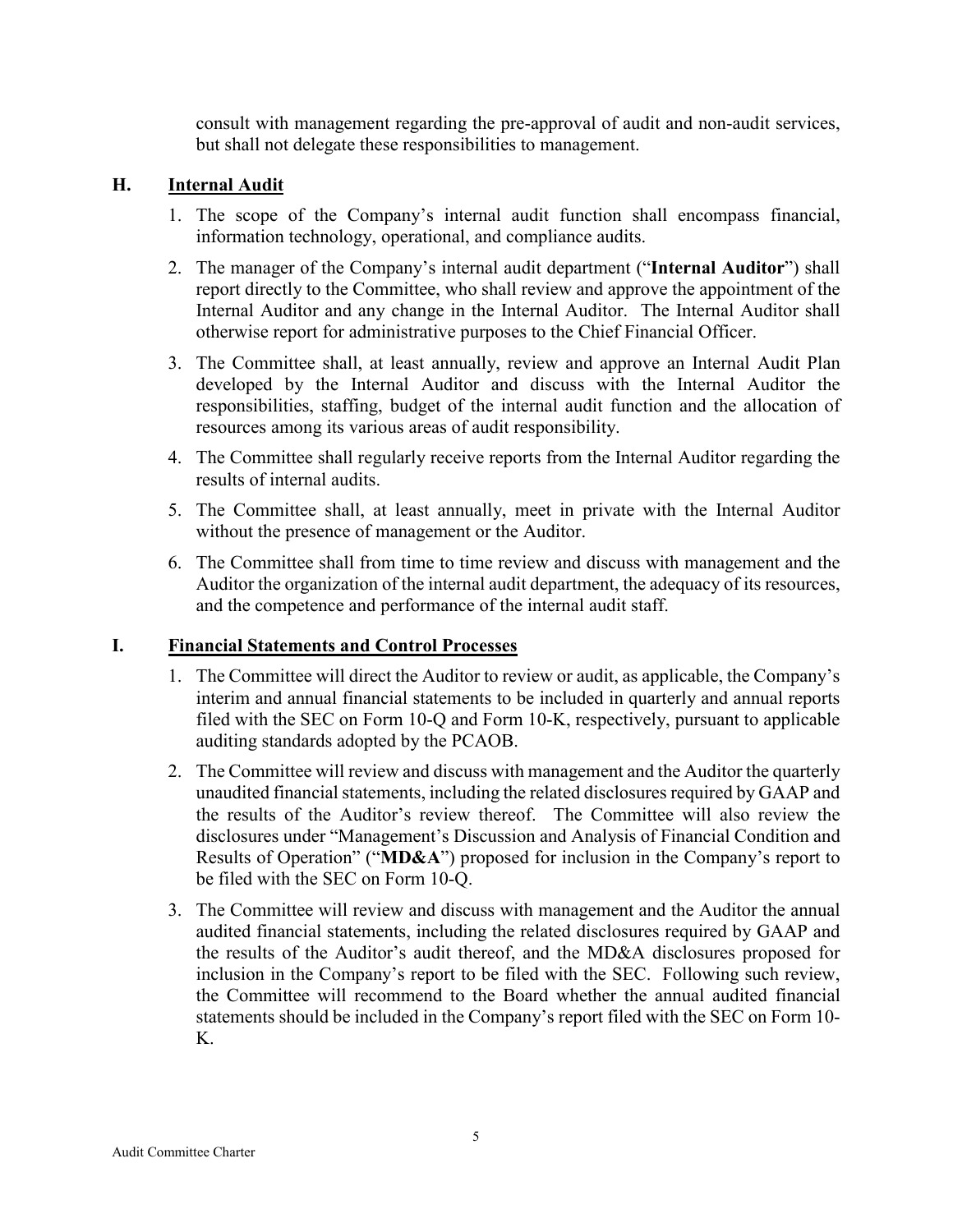- 4. The Committee will discuss with the Auditor the matters required to be communicated by the Auditor to the Committee with respect to the review or audit of the Company's financial statements pursuant to applicable auditing standards adopted by the PCAOB.
- 5. The Committee will discuss with management and the Auditor the Company's earnings releases, as well as financial information and earnings guidance provided to analysts and rating agencies. The Committee's discussion in this regard may be general in nature (i.e., discussion of the types of information to be disclosed and the type of presentation to be made) and need not take place in advance of the issuance of each earnings release or each instance in which the Company may provide earnings guidance.
- 6. The Committee will consider written reports and oral communications by the Auditor relating to (i) critical accounting policies and practices and such other accounting policies of the Company as are deemed appropriate for review by the Committee prior to the filing of any annual or quarterly financial statements with the SEC or other regulatory body, (ii) major issues concerning accounting principles and the presentation of the financial statements, including (a) any significant changes in the Company's selection or application of accounting principles, (b) analyses prepared by management or the Auditor setting forth any significant financial reporting issues and judgments made in connection with the preparation of the financial statements, including with respect to alternative treatments within generally accepted accounting principles for policies and practices related to material items that have been discussed with management, ramifications of the use of such alternative disclosures and treatments, and the treatment preferred by the Auditor, and (c) any matters arising from the audit of the Company's financial statements that are deemed to constitute "critical audit matters" as defined by applicable PCAOB auditing standards, (iii) other material written communications between the Auditor and management, such as any management letter or schedule of unadjusted differences, and (iv) the effect of regulatory and accounting initiatives and any newly-adopted or proposed changes in accounting principles that would significantly affect the Company or its financial statements, including management's implementation plan and processes to establish and monitor controls and procedures over adoption and transition of such accounting principles as well as off-balance sheet structures on the financial statements of the Company.
- 7. The Committee will periodically review with management and the Auditor their assessments of the integrity, adequacy and effectiveness of the Company's internal controls and disclosure controls, and the resolution of identified material weaknesses and reportable conditions in such controls, whether prior recommendations concerning such controls made by the Auditor have been implemented by management, and the adequacy of any disclosures about changes in internal control over financial reporting.
- 8. The Committee will review disclosures made to the Committee by the Company's Chief Executive Officer and Chief Financial Officer during their certification processes for the Form 10-K and Form 10-Q about any (i) significant deficiencies or material weaknesses in the design or operation of internal control over financial reporting which are reasonably likely to adversely affect the Company's ability to record, process,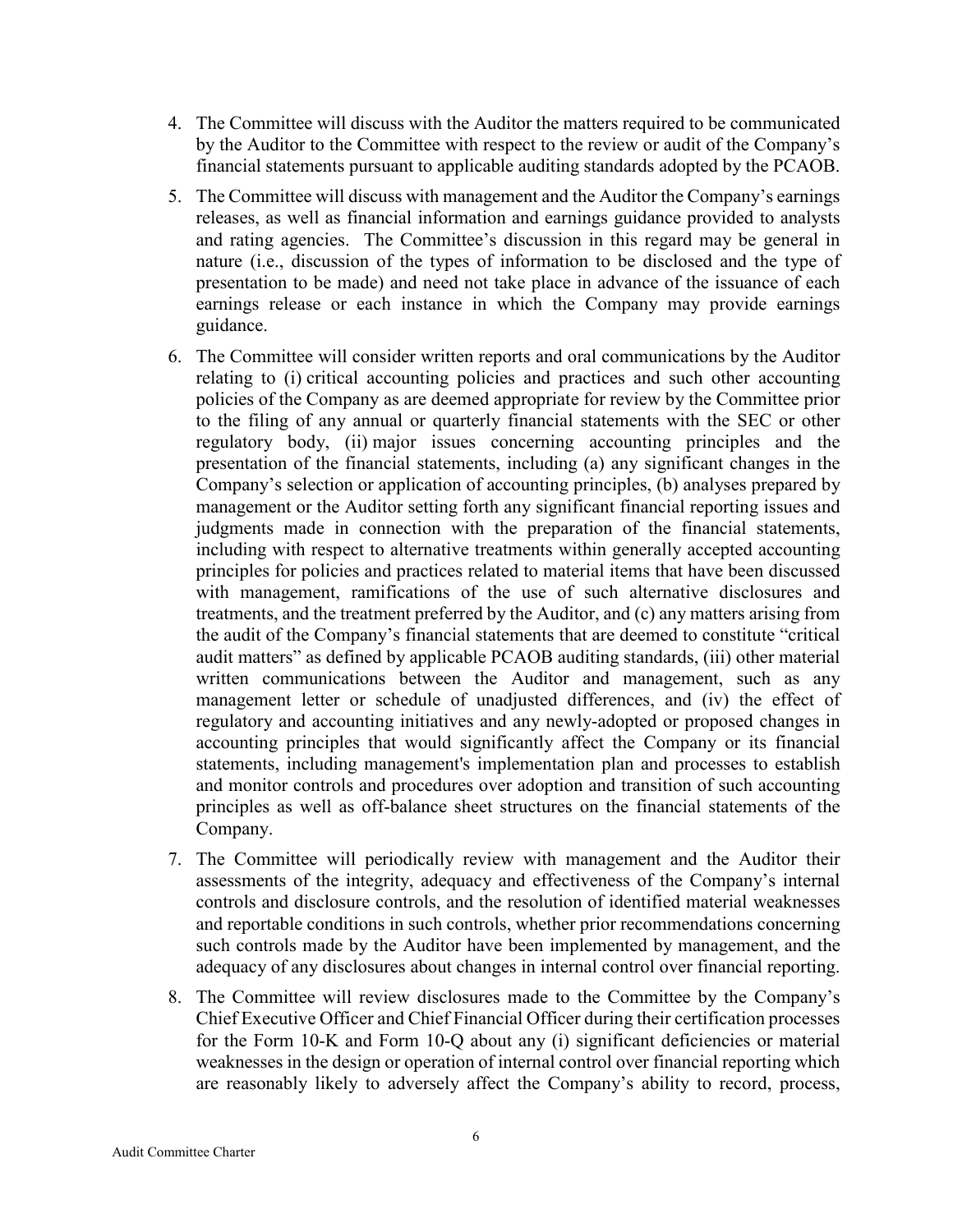summarize and report financial information; (ii) any fraud, whether or not material, involving management or other employees who have a significant role in the Company's internal control over financial reporting; and (iii) any changes in internal control over financial reporting that has materially affected or is reasonably likely to materially affect the Company's internal controls.

9. The Committee will review and discuss with management and the Auditor the Company's internal controls report and the Auditor's attestation of the report prior to the filing of the Company's annual report on Form 10-K.

### **J. Private Discussions**

The Committee, at its discretion will meet periodically privately with the Auditor, the Internal Auditor, the Chief Financial Officer and/or any other members of management in separate executive sessions to discuss any matters the Committee or any of the foregoing persons believe should be discussed privately or warrant Committee attention.

### **K. Audit Difficulties; Disagreements**

- 1. Prior to completion of the annual audit, the Committee will review and discuss with the Auditor the results of each independent audit, including any qualifications of the Auditor's opinion, any related management letter, any significant suggestions for improvements made by the Auditor, and management's responses to recommendations made by the Auditor in connection with the audit.
- 2. Prior to completion of the annual audit, the Committee will review with the Auditor the annual "management" or "internal control" letter issued, or proposed to be issued, by the Auditor to the Company and the Company's responses to each.
- 3. Prior to completion of the annual audit, the Committee will review and discuss with the Auditor any significant changes to the audit plan and difficulties or significant disagreements with management encountered during the audit, including restrictions on the scope of the Auditor's activities or access to information and any accounting adjustments that were noted or proposed by the Auditor but were passed on by management (as immaterial or otherwise). The Committee will also review with the Auditor any significant communications between the audit team and the Auditor's national office respecting auditing or accounting issues presented by the engagement.

#### **L. Legal Matters**

The Committee will periodically review with the Company's General Counsel, management and/or the Auditors, as determined appropriate, any legal matters that could have a significant impact on the Company's financial statements, the Company's compliance with applicable laws and regulations, and any inquiries or communications received from regulatory or governmental agencies. The Committee will make inquiries of the Company's outside legal counsel as the situation warrants.

# **M. Related Party Transactions**

1. The Committee will from time to time recommend modifications to the Company's related party transactions policy for adoption by the Board.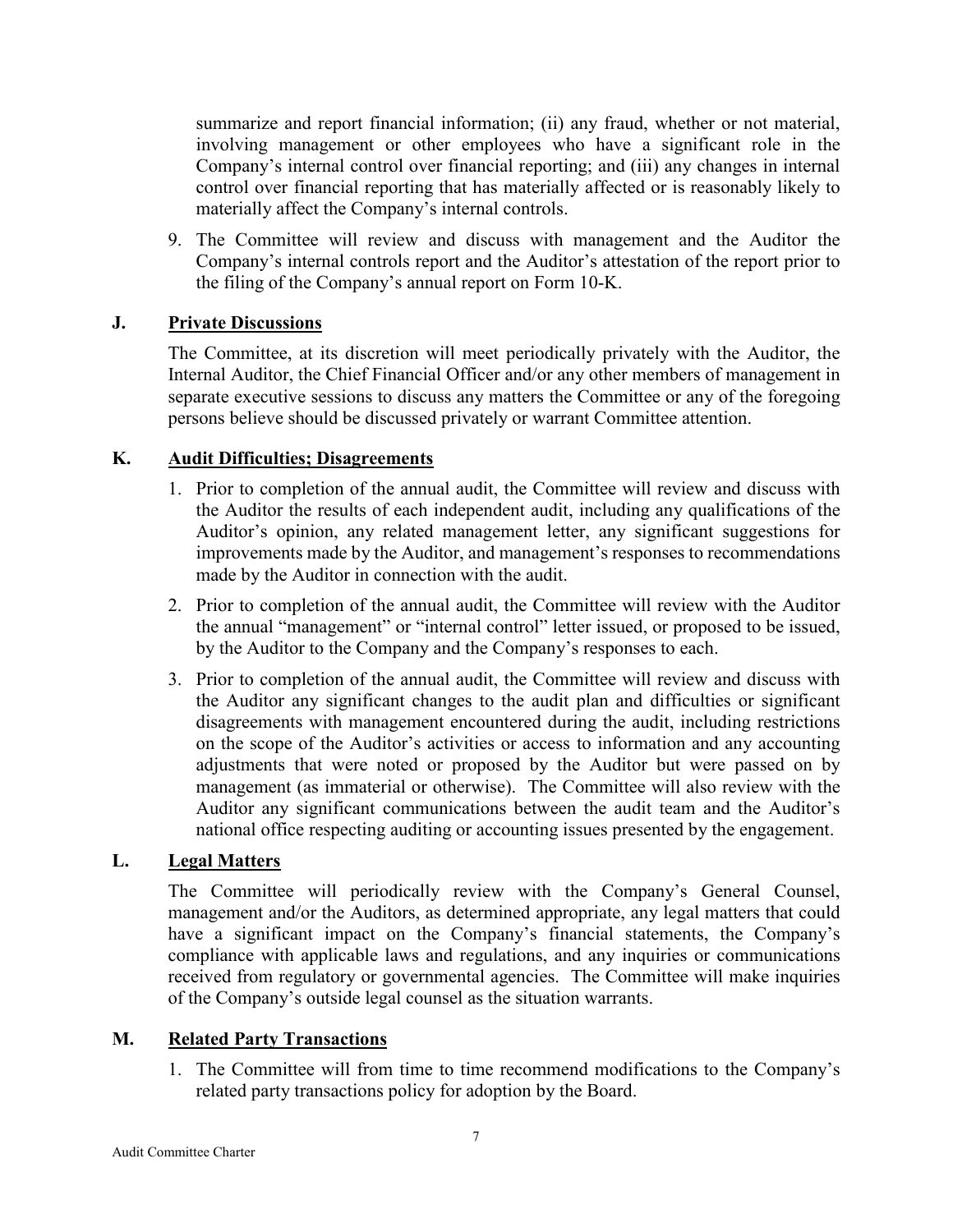2. The Committee will oversee and conduct an appropriate review of related party transactions in accordance with the Company's related party transactions policy.

### **N. Business Conduct**

- 1. The Committee will review periodically management's oversight of the Company's policies and procedures regarding compliance with law and with significant corporate policies, including the Company's Code, and make recommendations to the Board concerning these matters.
- 2. The Committee will oversee and review the Company's internal controls as developed by management for monitoring compliance with the Company's Code, and will meet periodically with the Company's management to discuss compliance with the Code. The Committee will approve in advance any waivers of compliance with the Code for directors and executive officers as required by the rules of the SEC and Nasdaq.

#### **O. Complaints**

The Committee will establish procedures for the receipt, retention, and treatment of complaints regarding accounting, internal accounting controls or auditing matters, and for the confidential, anonymous submission by the Company's employees of concerns regarding questionable accounting or auditing matters. Those procedures currently include the receipt of reports for consideration by the Committee of such matters as a result of alerts or complaints which may be made anonymously through the Company's phone and Internet-based "hotline" managed by a third-party provider called EthicsPoint®, and of other serious concerns.

#### **P. Other Responsibilities**

- 1. The Committee will periodically review (i) the status of significant tax matters affecting the Company, (ii) the Company's risk management policies including a review and discussion of guidelines and policies governing the process by which senior management of the Company and the relevant departments of the Company assess and manage the Company's exposure to risk, a review of any significant financial risk exposures facing the Company and a review of management's plans to monitor, control and/or minimize such exposures, (iii) the Company's accounting for and controls related to compensation, such as stock options and other equity awards, and deferred compensation, and (iv) the Company's information technology and cybersecurity risk policies and procedures. To the extent not inconsistent with SEC or Nasdaq rules, these reviews may from time to time be undertaken by the Board, provided that a majority of the members of the Committee are present.
- 2. The Committee will periodically review the Company's policies regarding cash management, foreign exchange and interest rate management, and investment management.
- 3. On an annual basis, the Committee will review and approve the hedging (foreign exchange and interest rate management) policy, including the policies governing decisions by the Company and its subsidiaries to enter into swaps that are subject to clearing and exchange trading and execution requirements in reliance on the "end-user